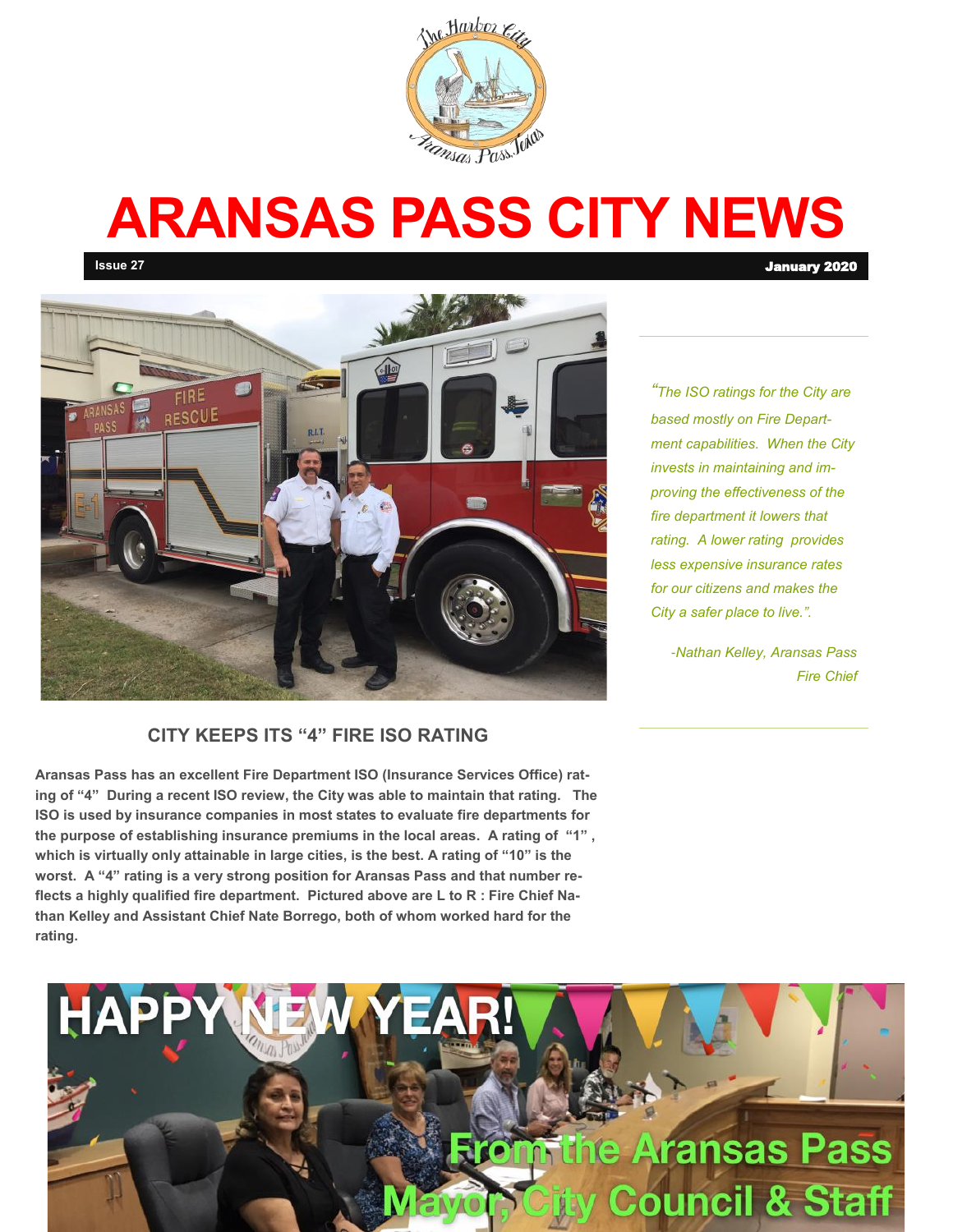

**The City of Aransas Pass will be getting a long-needed street sweeper. It will look similar to the vehicle pictured above. The previous sweeper has been inoperative for many years. The cost for this state-of-the-art machine is \$270,470. It was obtained on a lease-purchase plan. The sweeper is part of the City's on-going community clean-up plan. It will arrive in January.** 

#### **Hurricane Damaged Apartments Are Re-Opening**

Below is a picture of the Bayshore Apartments. You may recall this and other Aransas Pass Apartment communities being severely damaged by Hurricane Harvey. This is an example of housing complexes that are repaired and now re-opening. There are other Apartment complexes around Aransas Pass that also are restored after undergoing significant improvements. Housing is a high priority for the City and with the new apartments, and new single family homes being built, along with the repaired apartment complexes, the housing needs are beginning to be met.

## **City Election is May 2, 2020**

Aransas Pass residents will go to the polls on May 2, 2020 to elect Council Members Place 2 and Place 4. The candidate filling period begins on January 15, 2020 and ends on February 14, 2020. If you are not registered to vote, you must do so by April 2nd in order to cast your ballot in this election. Early voting will be conducted from April 20th through April 28th, 2020. Candidate packets can be obtained in the City Secretary's office.





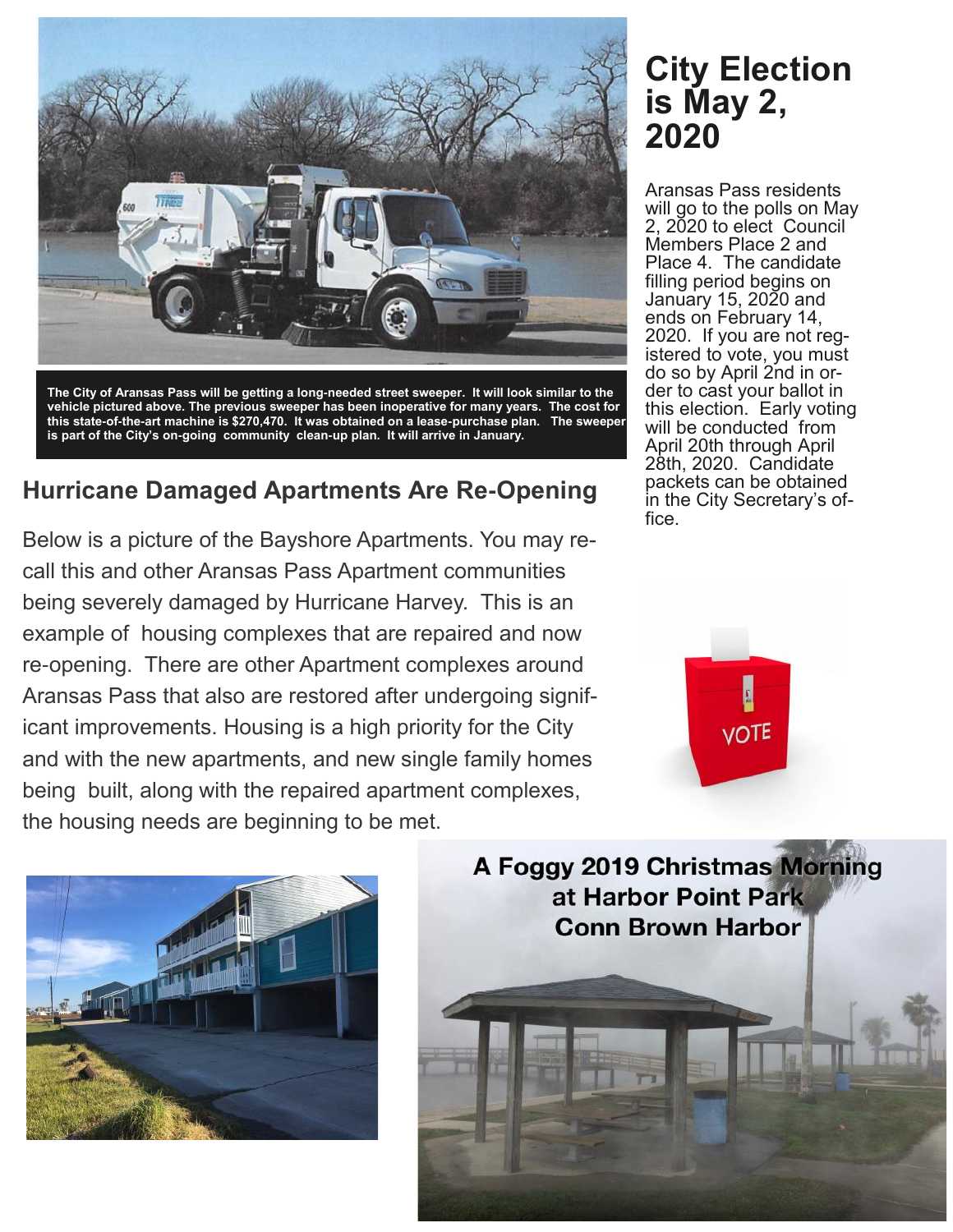#### **More Evidence of Hurricane Recovery**

The number of City utility customers is a good measurement of how the City is recovering from Hurricane Harvey. Just prior to the August 2017 hurricane, the City had 3,706 homes/businesses using City utilities. Within a few months the City of Aransas Pass dipped to a low of 3,306. In other words, 400 homes and apartments were destroyed or vacated because of Harvey. That translates to about 1,200 citizens. As of September and October of this year, we now have a customer base of 3,621. That means we have rebuilt the customer base so it is within 85 homes of being back up to the prehurricane levels. During a recent City Council meeting it was stated that with the new single family homes and new and rebuilt apartments coming on line, it is quite possible, if not likely, that we will exceed our previous high, of 3,706. And maybe by a significant number within a year or two. If this trend holds, it will add credibility to the often heard phrase - "Aransas Pass will be stronger after the hurricane than before."



## for the **Monthly Aransas Pass Newsletter**

To subscribe, send an email to newsletter-subscribe@aransaspasstx.gov or open the QR Code with your mobile phone.



The free and easy way to stay on top of city news.

. . . . . . . . . . . . . . . .

## **Fall Feast Continues to Break Attendance Records**

**\_\_\_\_\_\_\_\_\_\_\_\_\_\_\_\_**

780 plates were served in under 1 hour during the City's annual free Fall Festival. That was a record number of servings. 30 turkeys weighing 550 pounds with 150 pounds of potatoes were the highlight of the evening meal. The November 21st event was held in the Aransas Pass Civic Center. Sponsors included the Rotary Club, Women's Club, Chamber of Commerce, Dream Team Realtors, Crossroads Church, Creations by Hope, APISD NHS students and staff.